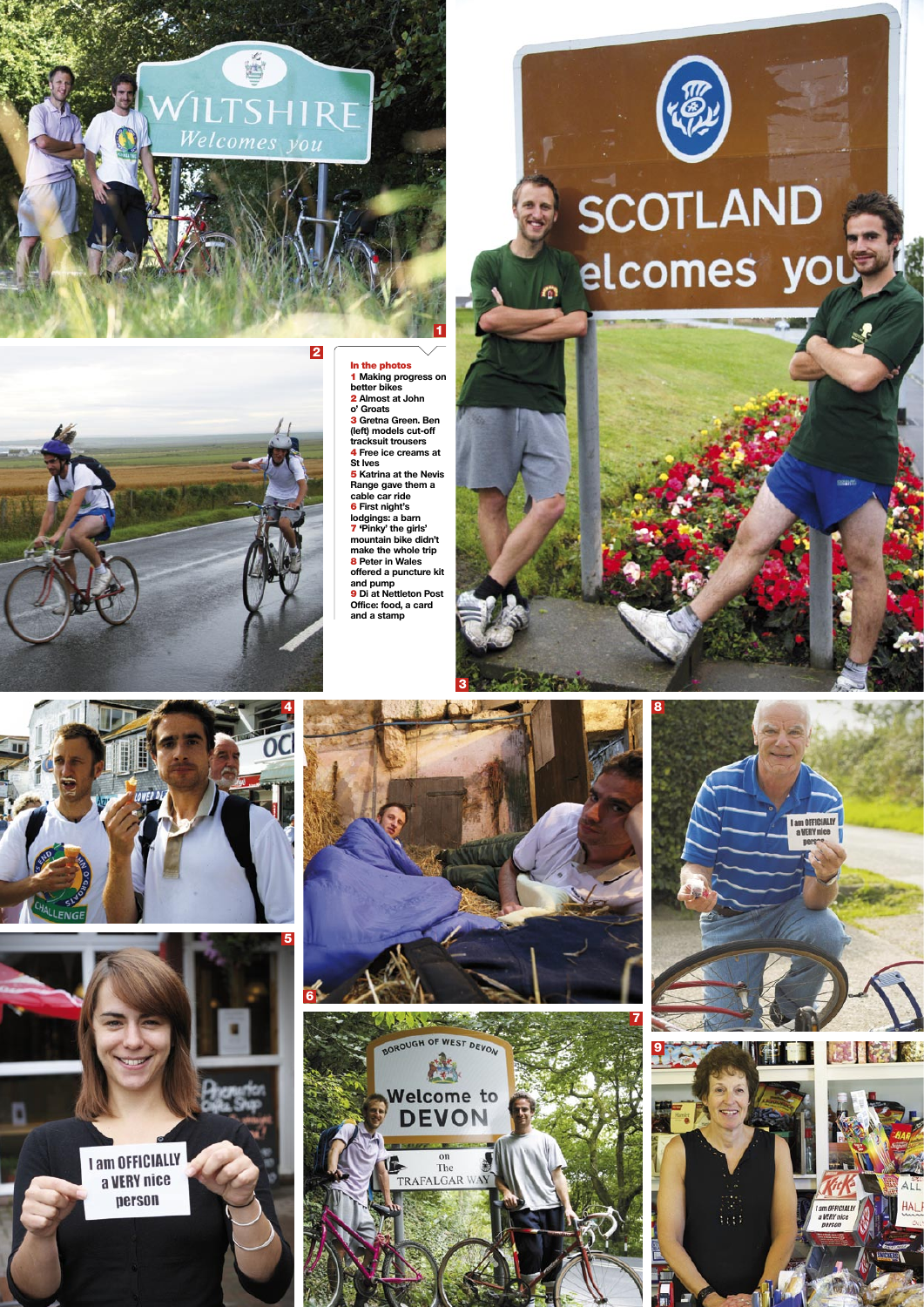**for** 

**free!**

photos george Mahood

# D-TO-

Depending entirely on the generosity of strangers, George and Ben set off to cycle from Land's End to John o' Groats with no bikes, no equipment, no money, and essentially no clothes. **George Mahood** takes up the tale

Extending in our pants<br>
on the end of Britain. The sea<br>
chewed at the land around<br>
us, and the wind and rain<br>
attacked from all angles. We had the skin of on the end of Britain. The sea chewed at the land around us, and the wind and rain freshly plucked turkeys. Cycling 1,000 miles to the top of Scotland without any money, clothes, shoes, food or bikes, suddenly felt like a really stupid idea.

Land's End is frequented by three types of people: disillusioned holidaymakers who imagine that a trip to Britain's most southwesterly point is a rewarding experience; tourists who arrive there by mistake when they run out of road; and those who are starting or finishing the popular Land's End to John o' Groats expedition. We fell awkwardly into the latter category.

The plan was simple. We had three weeks to get from the bottom of England to the top of Scotland – by foot or by bike – without spending a single penny. Setting off in just a pair of Union Jack boxer shorts, we hoped to rely on the generosity of the British public to help us with everything from accommodation to food, clothes to shoes, and bikes to beer.

The idea of the penniless challenge was

founded on the belief that, as a nation, we have lost sight of the basic values of humanity and kinship. We tend to be very suspicious of those that we don't know, and of anything that falls outside the realms of normality. Britain is broken, or so we are led to believe, and every unfamiliar face masks an axe murderer or terrorist. We choose to close our doors and hide the outside world.

I wanted to prove this notion wrong. I strongly believed that there was still a lot of good to be found in society, and that there lies within everyone the desire to help others. By travelling without money and provisions, we were putting ourselves completely at the mercy of strangers, relying on their generosity to get us through.

Clothes were a priority.

We stood little chance of getting food, accommodation or bikes with our pasty bodies on full show. Also, it was freezing and we didn't want to become the first people to die at Land's End before crossing the official start line.

### **A kid's bmx & scooter ride later…**

'We're looking for somewhere to stay tonight, and young farmer Ross from Morvah said

you might be able to help us out. All we need is some floor space or an outhouse.'

'Yes, Ross did phone and warn me that you might call past. You can sleep in the barn round the back. There's plenty of hay to use as bedding, but you'll be sharing with a bull,' said Harry Mann.

'Cool,' I said.

'Sounds… fun,' said Ben hesitantly. We followed Harry through the dark, around to the back of the house, through a barn full of calves and into a stable.

'Here you go. You can move that hay around to make yourself a bed and you should be pretty comfortable. Don't worry about Surprise,' he said, pointing to the gigantic bull in the neighbouring pen. 'He won't bother you. He's a prize-winner and is the sixth best bull in the country.'

Surprise was the size of a small caravan and was thankfully separated from us by some metal bars. He poked his head through and gave a huge snort to welcome us.

'So, what do you think? Is this place all right for you?' asked Harry.

- Ben looked panicked.
- 'It's fantastic,' I said, 'We'll take it…' [Next morning] Surprise had been a

 $\mathcal Y$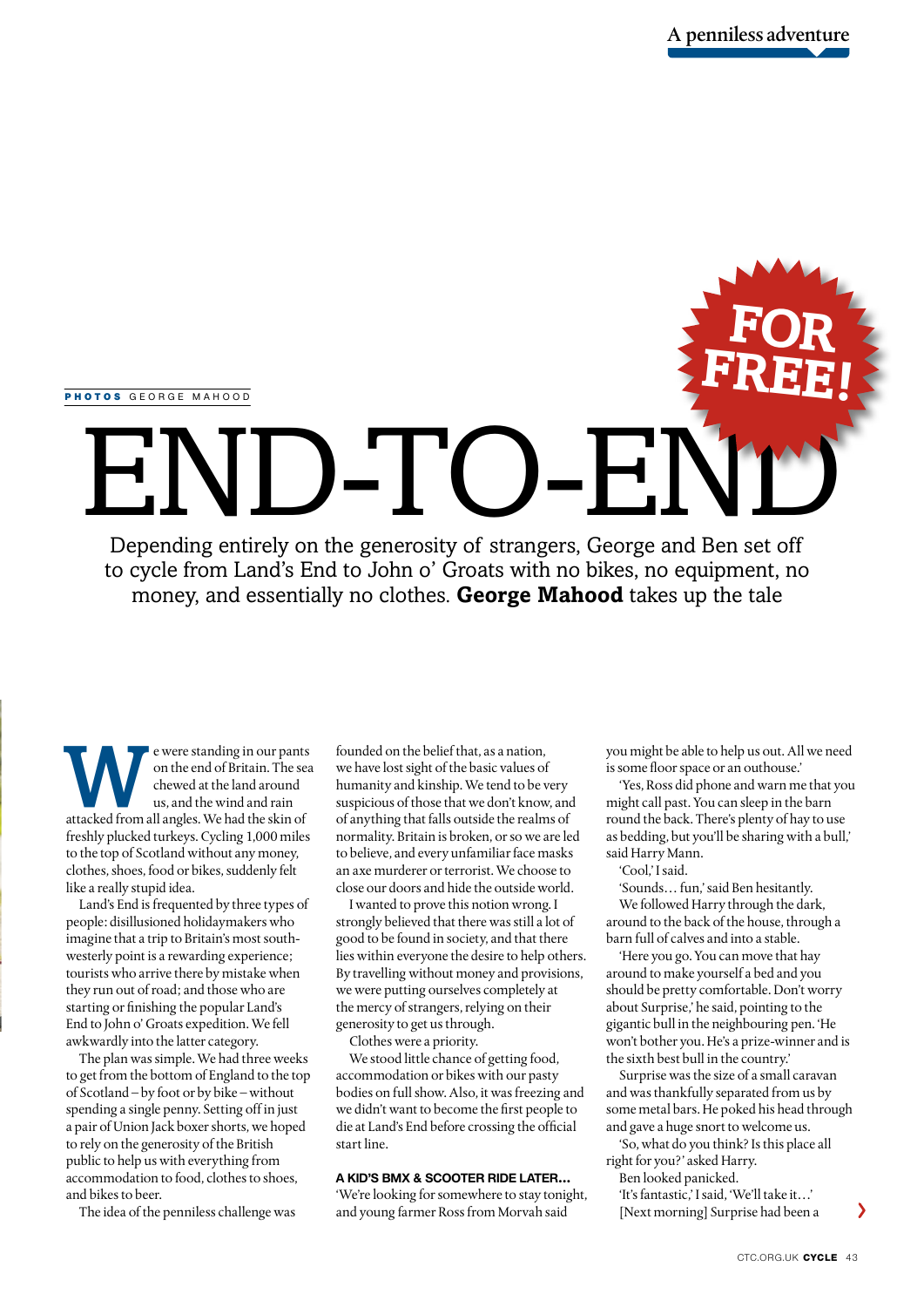# "we'd travelled 14 miles on the scooter and bmx. I had never felt more drained"

fairly quiet roommate. He had decided at about 6am to let us know he was awake by crashing into the bars and knocking over a large wooden board that had been propped against it. This in turn toppled onto our BMX and scooter that were leant against the wall, and these fell over onto my face.

There were flies swarming all around us. I pulled my whole body into the sleeping bag and scrunched it up above my head. Surprise was awake, the calves next door were awake, the sun was shining through the window bars, Harry and Caroline could be heard milking the cows and I was bursting with excitement. There was no use trying to get back to sleep…

Harry gave me some bailer twine so that I could construct a belt for my enormous pinstriped suit trousers. Caroline insisted on giving us two gigantic Cornish pasties and a couple of bananas to take with us for lunch.

After several attempts, Ben managed to squash the sleeping bag into the picnic set, leaving no room for anything else. We packed up our things and said goodbye to Harry, Caroline and Surprise. By the time we got going it was 10.30am and our aim to be in St Ives by 10am was already looking rather unrealistic…

# **upgrading: Pinky and The Falcon**

We had travelled about 14 miles on the scooter and BMX. This may not sound like a lot, but I had never felt more drained in my life. The energy it takes to propel a scooter with foam wheels up a Cornish hill, or pedal a miniature BMX over a long distance, is immeasurable.

Our thigh muscles were burning, our knees were bruised from catching the handlebars on the BMX, our heels were completely blistered from wearing the rigger boots, and our backs were aching from being in such unnatural positions. With hindsight, it would have been far less painful and probably quicker if we had walked from Land's End.

After just a few seconds on our new bikes [given to us by Roger Badcock near St Ives], we felt like we had been born again. We decided to alternate the bikes regularly, as they were both very different but each had their advantages. The pink, girls' mountain bike – or 'Pinky' as we imaginatively called





# **CTC's End-to-End pack… for free!**

**We can't guarantee you won't need to spend any money on your own End-to-End, but as a CTC member you can download CTC's End-to-End pack for free. Visit ctc-maps.org.uk/ routes/route/1024. You'll need to log in using your CTC membership number and surname. The pack includes: Three separate route details: a main road, fast route using busy A roads; and the more scenic B&B and YHA routes over 14-16 days; Background information covering how to transport your cycle to and from both ends of the UK. Record sheet to track your progress, allowing you to apply for a certificate/ badge/T-shirt upon completion of the ride. Details of cycle-friendly accommodation the length of the route. Non-CTC members can purchase the pack for £12.50 (including UK P&P). To obtain it, call the CTC Information Office on 0844 736 8450.**

it – had a comfy seat, 12 gears and decent brakes. It was rather small, though, and the fat tyres meant it was quite slow. The racer – or 'The Falcon', as it became known – only had five gears, a seat made of the hardest material known to man, and handlebars that were about a foot lower than the saddle. It had nice slick road tyres, though, and seemed faster than Pinky.

I did the first shift on Pinky and Ben started on The Falcon. We decided to attempt another 10 miles or so, to try and make up for the time we had spent in St Ives.

For the first time since setting off, we felt like we were making progress towards John o' Groats. The road had opened up in front of us and we could feel ourselves eating away at the 1,000-mile route that lay ahead.

We had yet to establish a route for the trip. Seeing as we had to get everything for free, we weren't able to bring a route book or map. We knew at some stage we would have to ascertain how to get to John o' Groats, but in the meantime, we knew that if we roughly followed the A30, we would be heading in the right direction.

We had made it our aim to avoid A-roads as much as possible. They might be quicker and more direct, but they are no fun to cycle along and you don't get to see the country in the same way that you do via the back roads. We made an exception on this occasion, however, as we wanted to have covered a